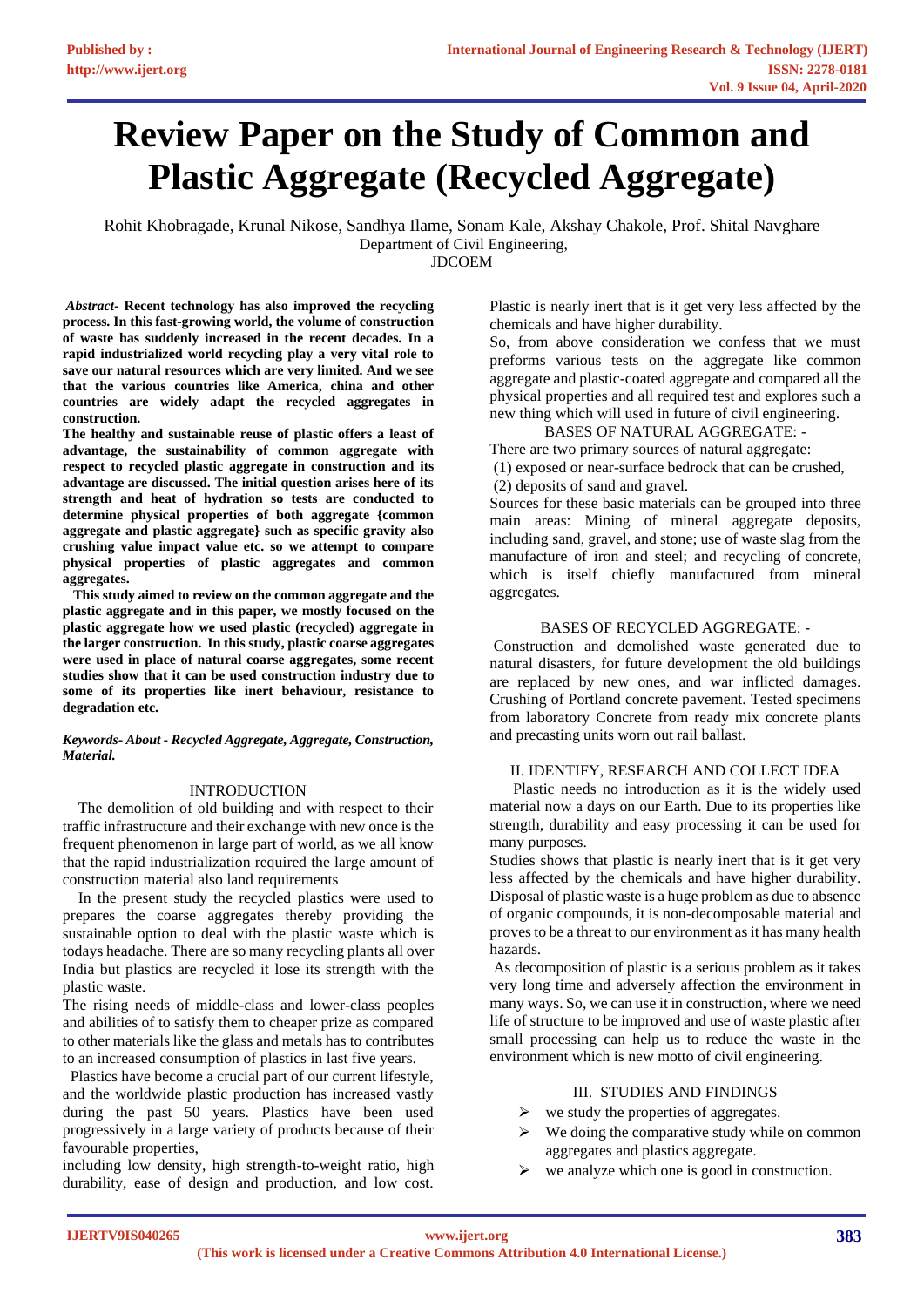#### ⮚ *Identification of properties of aggregate:*

*-* Although some variation in aggregate properties is expected, characteristics that are considered include:

- grading.
- durability.
- particle shape and surface texture.
- abrasion and skid resistance.
- unit weights and voids.
- absorption and surface moisture.

## ⮚ *Identification role of aggregate in practical life: -*

 Aggregate in concrete is a structural filler, but its role is more important than what that simple statement implies. The composition, shape, and size of the aggregate all have significant impact on the workability, durability, strength, weight, and shrinkage of the concrete.

⮚ *Utilization of aggregate all over world: -* Construction aggregate, or simply "*[aggregate](https://en.wikipedia.org/wiki/Aggregate_(composite))*", is a broad category of coarse to medium grained particulate material used in [construction,](https://en.wikipedia.org/wiki/Construction) including [sand,](https://en.wikipedia.org/wiki/Sand) [gravel,](https://en.wikipedia.org/wiki/Gravel) [crushed](https://en.wikipedia.org/wiki/Crushed_stone)  [stone,](https://en.wikipedia.org/wiki/Crushed_stone) [slag,](https://en.wikipedia.org/wiki/Slag) recycled concrete and geosynthetic aggregates. Aggregates are the most mined materials in the world. Aggregates are a component of [composite materials](https://en.wikipedia.org/wiki/Composite_material) such as [concrete](https://en.wikipedia.org/wiki/Concrete) and [asphalt concrete;](https://en.wikipedia.org/wiki/Asphalt_concrete) the aggregate serves as reinforcement to add strength to the overall composite material. Due to the relatively high hydraulic conductivity value as compared to most soils, aggregates are widely used in drainage applications such as foundation and [French](https://en.wikipedia.org/wiki/French_drains)  [drains,](https://en.wikipedia.org/wiki/French_drains) septic drain fields, retaining wall drains, and roadside edge drains. Aggregates are also used as base material under foundations, roads, and [railroads.](https://en.wikipedia.org/wiki/Railroad) In other words, aggregates are used as a stable foundation or [road/rail base](https://en.wikipedia.org/wiki/Aggregate_base) with predictable, uniform properties (e.g. to help prevent differential settling under the road or building), or as a lowcost extender that binds with more expensive cement or asphalt to form concrete.

## IV. LITERATURE REVIEW SURVEY: -

**Punitha P on 07 March 2019[1]**, From the experimental results, it can be concluded that, The workability (slump test) of RAC is same for NAC because the rate absorption of RA is equal to NA. The general properties of RA and NA are same in the specific gravity, water absorption, and Aggregate impact value. The sieve Analysis test of coarse Aggregate and Fine Aggregate are compared with RAC.

**Prabhat kumar et all<sup>2</sup>**] (2016)presented a review of existing literature work for understanding thoroughly about RCA and the concluded from various studies that Natural aggregate can be used with recycle aggregate with a ratio of 80:20 and 70:30. Higher ratio of Recycle aggregate can worsen the properties and strength of mix and due to use of recycled aggregate in construction industry it can slow the impact of waste on environment. Also it will promote sustainable growth

**Praveen Mathew et. al.[3]** in 2013 study the use of Recycled Plastics as Coarse Aggregate for Structural Concrete. They performed test on concrete with various

proportions of plastic aggregates in replacement of coarse aggregates and found the optimum result at 22% replacement of coarse aggregates with plastic aggregates. They further performed the test for other properties on concrete with 22% plastic aggregates and found that concrete with plastic aggregates was weaker in fire resistance

**LhakpaWangmoThinghTamanget. al.[4]** in 2017 performed experiment on Plastics in Concrete as Coarse Aggregate. They performed the testing of mechanical properties of concrete containing Plastic aggregates They use plastic aggregates in proportion of 10%, 15%, and 20%. They found marginal reduction in strength and suggested the optimum result as 15% replacement

**Elango A and Ashok Kumar A[5]** in 2018 performed study concrete with plastic fine aggregates. They used OPC 53 grade, River sand and crushed aggregates. They used plastic in place of fine aggregates in proportion of 10%, 20% and 30%. They test mechanical and durability properties on their concrete samples. They found the decrease in strength of concrete. But found that the concrete shows good results against acid attacks and increase in elasticity. So they concluded that the plastic aggregate concrete can be used in place where we need less compressive strength but more durability.

**Shi-cong Kou , Chi-sun Poon a, Francisco Agrela [6]in** 2011 prformed study on The compressive strength of concrete containing recycled aggregate at 1, 4, 7, 28 and 90 days was lower than that of the control specimen, but could be compensated by the use of 10% SF or 15% MK. However, the use of 30% FA or 55% GGBS lowered the strength.

**Chaitradip Sarkar , Parikshit Chauhan ,NavedKhan ,Abu Sufiyan Khan ,Mohammad Aquib [7]**Comparative Study of Natural and Recycled Aggregate Concrete in this paper they studied According to the test results, the performance of recycled aggregate concrete, even with the total replacement of coarse natural with coarse recycled aggregate, is satisfactory and shows that there is enormous scope of this aggregate in at present and in future, not only in terms of the mechanical properties,

**Use of Recycled Aggregates in concrete , S.K. SINGH, Scientist, Structural Engineering Divis, Central Building Research Institute ,Roorki And P.C. Sharma,Head(Retd.),Material Sciences, SERC and editor New Building Materials and Construction World, New Delhi, Chairman, Indian Concrete Institute U.P. Gaziabad Centre[8]** in this paper they studied about Recycling and reuse of building wastes have been found to be an appropriate solution to the problems of dumping hundred of thousands tons of debris accompanied with shortage of natural aggregates. The use of recycled aggregates in concrete prove to be a valuable building materials in technical, environment and economical respect. Recycled aggregate posses relatively lower bulk density, crushing and impact values and higher water absorption as compared to natural aggregate. The compressive strength of